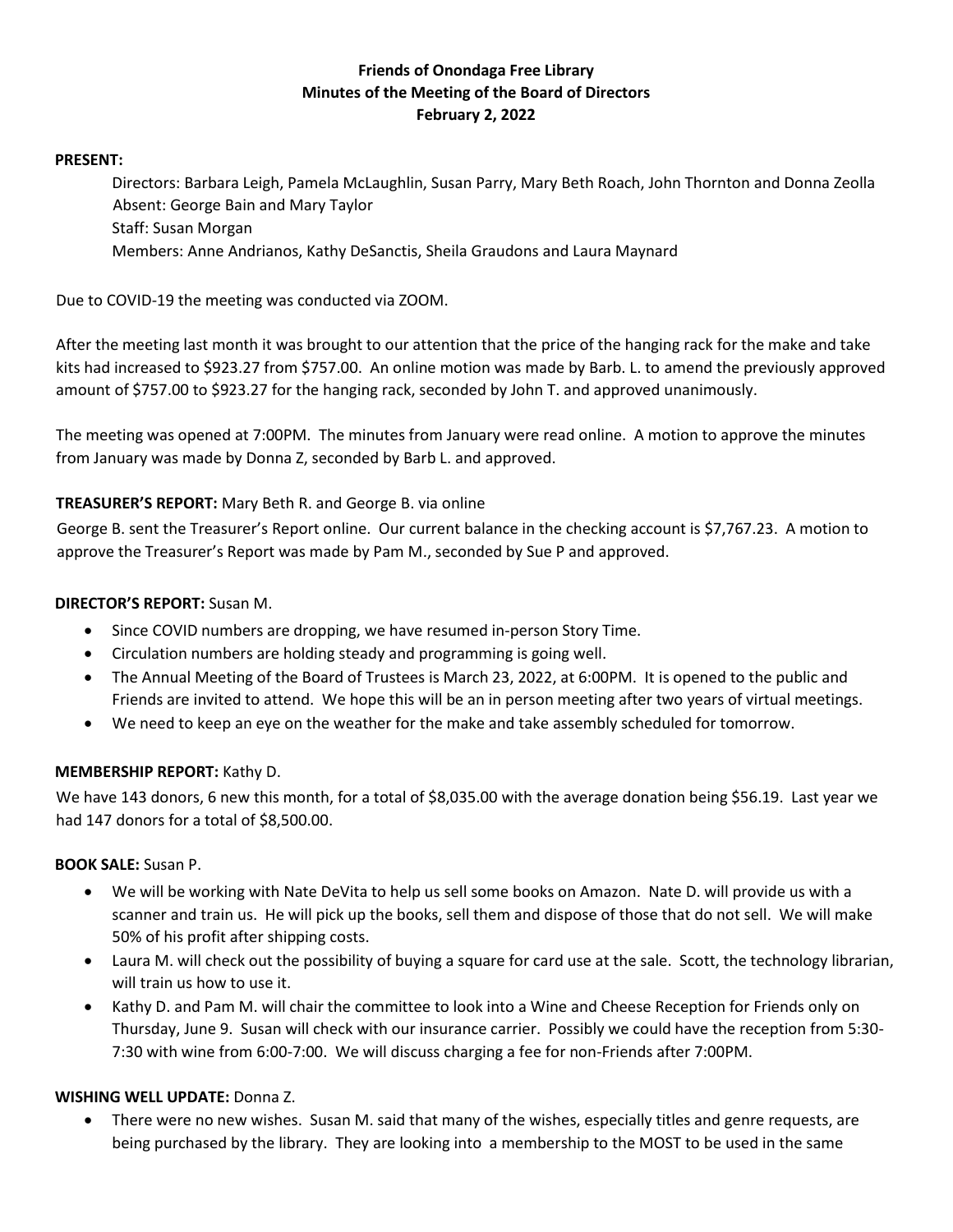manner as the State Park Passes. A membership to the Everson was also suggested. They are considering a gaming station for use downstairs.

- Donna Z. suggested that we list the wishes that came true in the quarterly newsletter so that patrons see that we do consider their wishes.
- Susan M. asked that we consider funding more streaming services for the Library of Things. She will ask the staff for their input as to what streaming services are most requested and get back to us.
- She also suggested supporting an intern for 6 0r 8 weeks during the summer. The intern would work with children or teens for 10 hours a week at \$15.00 per hour. After much discussion it was felt that Friends should not pay for an employee due to insurance and tax liabilities. Perhaps Susan can find another project for us to free us money so the library can pay the intern. She will look into this scenario.

## **WINTER MAKE AND TAKE:** Mary Beth R.

We will see what the weather holds tomorrow. Kits will be given out starting February 22 on a first come first served basis.

## **LITTLE LIBRARY AT THE LAUNDROMAT:** Mary Beth R.

Mary Beth R. met with Tim O'Connell of Colonial Laundromats at the Nedrow location on Monday. Tim O. is excited to be working with us. There is not too much room but we could get a three shelf unit with the top two for books and the bottom for oversized books and magazines. Tim O's. staff would attach the bookshelf to the wall. We would add a plaque stating this is made possible by Friends and Colonial Laundromats. Perhaps we could have a drive for gently used childrens' books during our Shamrock Sale. Other suggestions for childrens' books were Imagination Library, Help Me Grow, Onondaga and purchase books from the Book Nook in Marcellus. A motion to send not more than \$200.00 for a book shelf was made by Barb L., seconded by Pam M. and approved.

### **GEOLOGY DAY:** Anne A. and Mary Beth R.

- The Rock Doc is very excited to be coming back. The morning program for kids is planned. Since we can only have 30 people in the Community Room for a session, he is willing to open up a second session if needed. He has four topics that he would like to discuss during the afternoon session for adults. After discussion it was decided that four topics would be a bit rushed in an hour. If he is willing to expand the talk to an hour and a half he could touch on all four. If he needs to keep it to an hour then perhaps he could choose his favorite three.
- The Rock Doc also suggested a field trip in May to a fossil field about an hour away. We felt that this was too far away for us to sponsor. Perhaps he has a suggestion for something nearby. He would also like to conduct a soapstone carving seen in June. Perhaps we could use Santaro Park for that activity.

The drawing for the Winter Blues Basket will be February 19.

#### **FACEBOOK/SOCIAL MEDIA:** Laura M.

Laura M. gave us a brief view of Instagram. We would need to decide how frequently we want to post, what content do we want to post and need to be different from the Library's Instagram post. Perhaps we could post twice a week featuring projects we are sponsoring, contributions we've made or upcoming events. We need to come up with a name - Friends of Onondaga Free Lib would be fine. She is happy to take the lead on this for us. Go for it Laura!

#### SHAMROCK SALE: Mary Beth R.

Although this does not make much money, it is something that patrons look forward to. It would be Friday and Saturday, March 4 and 5. We could also collect gently used books at that time. A motion was made to spend not more than \$300.00 on plants by Sue P., seconded by Donna Z. and approved.

The meeting was adjourned at 8:23. Our next meeting will be March 2 at 7:00PM.